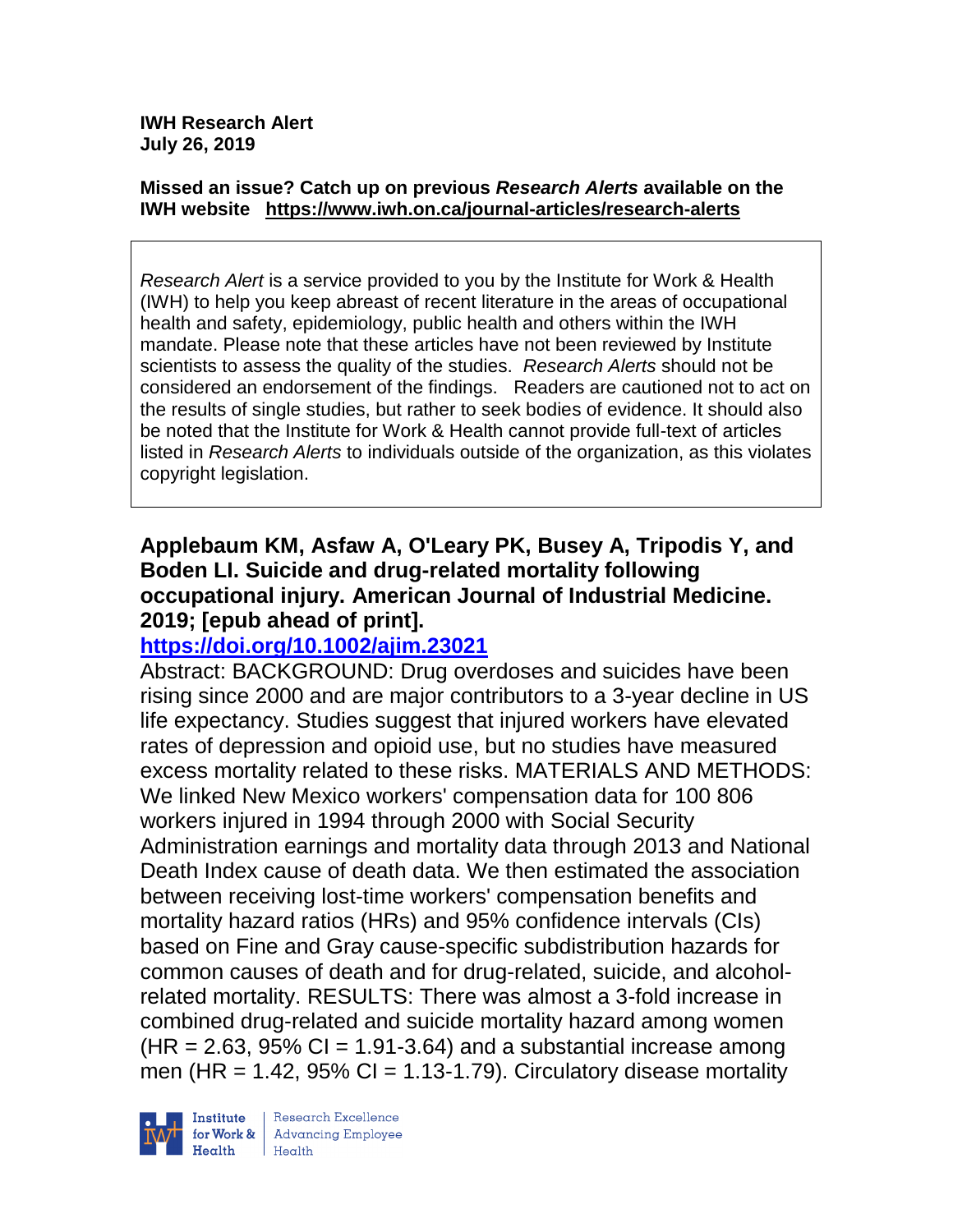hazard was elevated for men  $(HR = 1.25, 95\% \text{ Cl} = 1.05\text{-}1.50)$ . CONCLUSION: Workplace injuries severe enough to require more than a week off work may impair workers' long-term health and wellbeing. Drug-related deaths and suicides may be important contributors to the long-term excess mortality of injured workers. Improved workplace conditions, improved pain treatment, better treatment of substance use disorders, and treatment of postinjury depression may substantially reduce mortality consequent to workplace injuries

### **Boehnke KF, Scott JR, Litinas E, Sisley S, Williams DA, and Clauw DJ. Pills to pot: observational analyses of cannabis substitution among medical cannabis users with chronic pain. Journal of Pain. 2019; 20(7):830-841.**

## **<https://doi.org/10.1016/j.jpain.2019.01.010>**

Abstract: Chronic pain is common, costly, and challenging to treat. Many individuals with chronic pain have turned to cannabis as an alternative form of pain management. We report results from an ongoing, online survey of medical cannabis users with chronic pain nationwide about how cannabis affects pain management, health, and pain medication use. We also examined whether and how these parameters were affected by concomitant recreational use, and duration of use (novice: <1 year vs experienced: >/=1 year). There were 1,321 participants (59% female, 54% >/=50 years old) who completed the survey. Consistent with other observational studies, approximately 80% reported substituting cannabis for traditional pain medications (53% for opioids, 22% for benzodiazepines), citing fewer side effects and better symptom management as their rationale for doing so. Medical-only users were older (52 vs 47 years old; P < .0001), less likely to drink alcohol (66% vs 79%, P < .0001), and more likely to be currently taking opioids  $(21\% \text{ vs } 11\% , P < .0001)$  than users with a combined recreational and medical history. Compared with novice users, experienced users were more likely to be male (64% vs 58%; P < .0001), take no concomitant pain medications (43% vs 30%), and report improved health (74% vs 67%; P=.004) with use. Given that chronic pain is the most common reason for obtaining a medical cannabis license, these results highlight clinically important differences among the changing population of medical cannabis users. More research is needed to better understand



 $\begin{tabular}{|l|} Institute & Research Excellence \\ \hline for Work & Advancing Employee \\ Health & Health \\ \end{tabular}$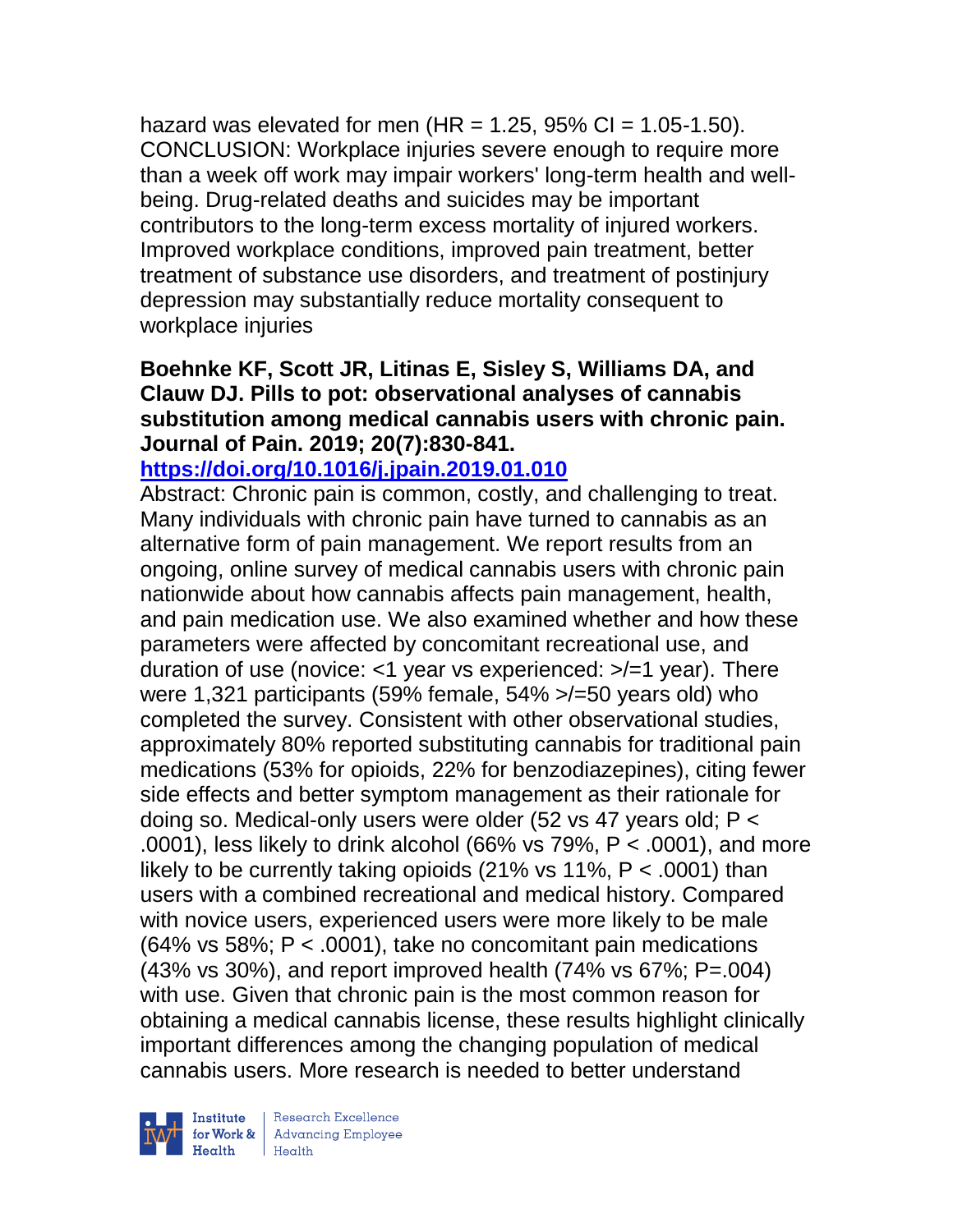effective pain management regimens for medical cannabis users. Perspective: This article presents results that confirm previous clinical studies suggesting that cannabis may be an effective analgesic and potential opioid substitute. Participants reported improved pain, health, and fewer side effects as rationale for substituting. This article highlights how use duration and intentions for use affect reported treatment and substitution effects

**Burgess S, Junne F, Rothermund E, Zipfel S, Gundel H, Rieger MA, et al. Common mental disorders through the eyes of German employees: attributed relevance of work-related causes and prevention measures assessed by a standardised survey. International Archives of Occupational & Environmental Health. 2019; 92(6):795-811.** 

**<https://doi.org/10.1007/s00420-019-01414-7> [open access]** Abstract: PURPOSE: Common mental disorders (CMDs) are becoming increasingly relevant in the working world. Numbers of risk factors have been confirmed by mostly correlative cross-sectional studies. Comprehensive and effective prevention is urgently needed. There is little knowledge about employees' own perceptions on causes of CMDs and prevention measures. Therefore, a survey was conducted in 2016. METHODS: A standardised instrument was developed for an online survey in a commercial access panel, targeted employees in different job types. We assessed two outcomes: perceived relevance of (1) work-related demands to the development of CMDs, and (2) prevention approaches in the workplace and on individual and societal levels. Possible predictive aspects were analysed exploratively by multivariate linear regression analysis. RESULTS: The response rate was  $75\%$  (n = 610). Job types were categorised as "blue", "grey" and "white-collar" workers (n = 193, 169, 248). The majority of respondents rated both outcomes consistently as "quite" or "very relevant"; societal prevention strategies were more relevant for non-white-collar workers. Perceived relevance of individual predisposition to develop a CMD was the strongest predictor for both outcomes, indicating the perception that people with higher personal vulnerability might suffer a higher strain from work-related risk factors than others. CONCLUSION: We assume that participants in our survey judged the relevance of workrelated causes of CMDs independently of their own workload. The



| Research Excellence **Institute** Research Excellence<br> **Fractional Advancing Employee**<br> **Health** Health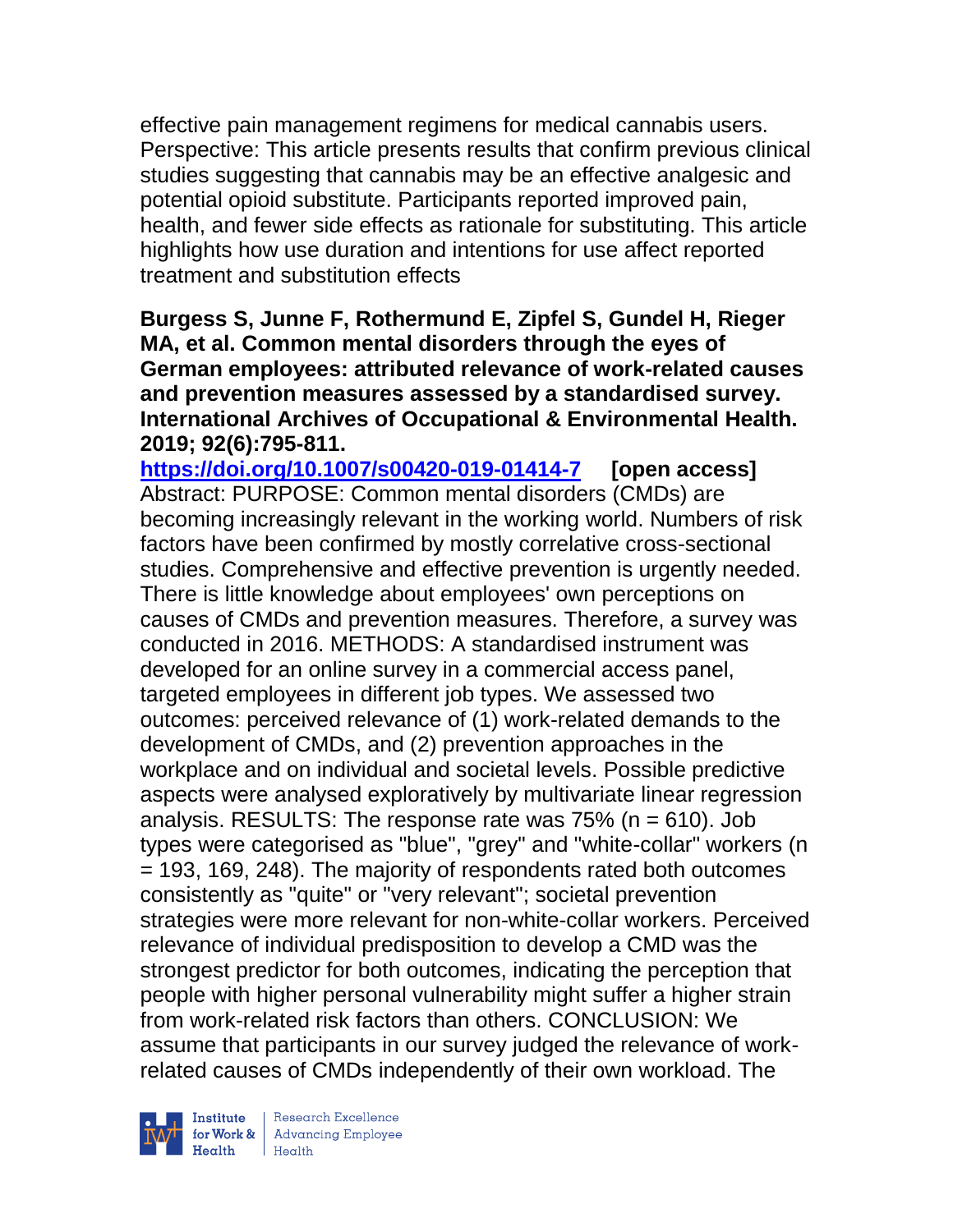perceived relevance of prevention measures in different areas is consistent with official guidelines. A possible selection bias due to characteristics of access panel collectives and own direct or indirect experiences with CMD should be critically questioned

### **Chaleat-Valayer E, Samuel C, Verdun S, Bard-Pondarre R, Bernard JC, Le Blay G, et al. Impact of an ergonomic seat on the stand-to-sit strategy in healthy subjects: spinal and lower limbs kinematics. Applied Ergonomics. 2019; 80:67-74. <https://doi.org/10.1016/j.apergo.2019.05.001>**

Abstract: PURPOSE: To assess differences in spinal, pelvic and lower limb parameters in healthy individuals during a stand-to-sit task using three different seating conditions. METHODS: Ten healthy adults carried out three stand-to-sit movements on different stools: a high ergonomic stool with the seat tilted 10 degrees forward; a standard stool (adjusted to the same height as the ergonomic stool) and a standard stool at a lower level (so their thighs were horizontal). Movements were recorded by an optoelectronic Vicon system. RESULTS: Hip flexion was altered by the height of the seat (significantly greater for the low standard stool in comparison to either the ergonomic stool or the high standard stool (p<0.0001)). There was also significantly less knee flexion with the ergonomic stool in comparison to the low standard stool (p<0.0001) and to the high standard stool (p=0.0017). Lumbar lordosis was not significantly altered by seat height, although it was less pronounced with the ergonomic stool, with a significantly higher range of motion for the pelvis (p=0.015). At the thoracic level, no differences were observed, except that the stand-to-sit movement on the lower stool produced greater flexion. CONCLUSION: Lumbar lordosis was not increased by the ergonomic stool and the range of lower limb motion was reduced by the high seat. These findings contrast with current opinion that ergonomic seats promote lumbar lordosis

### **Collie A, Sheehan L, Lane TJ, Gray S, and Grant G. Injured worker experiences of insurance claim processes and return to work: a national, cross-sectional study. BMC Public Health. 2019; 19(1):927.**

**<https://doi.org/10.1186/s12889-019-7251-x> [open access]** Abstract: BACKGROUND: Insurance claims management practices

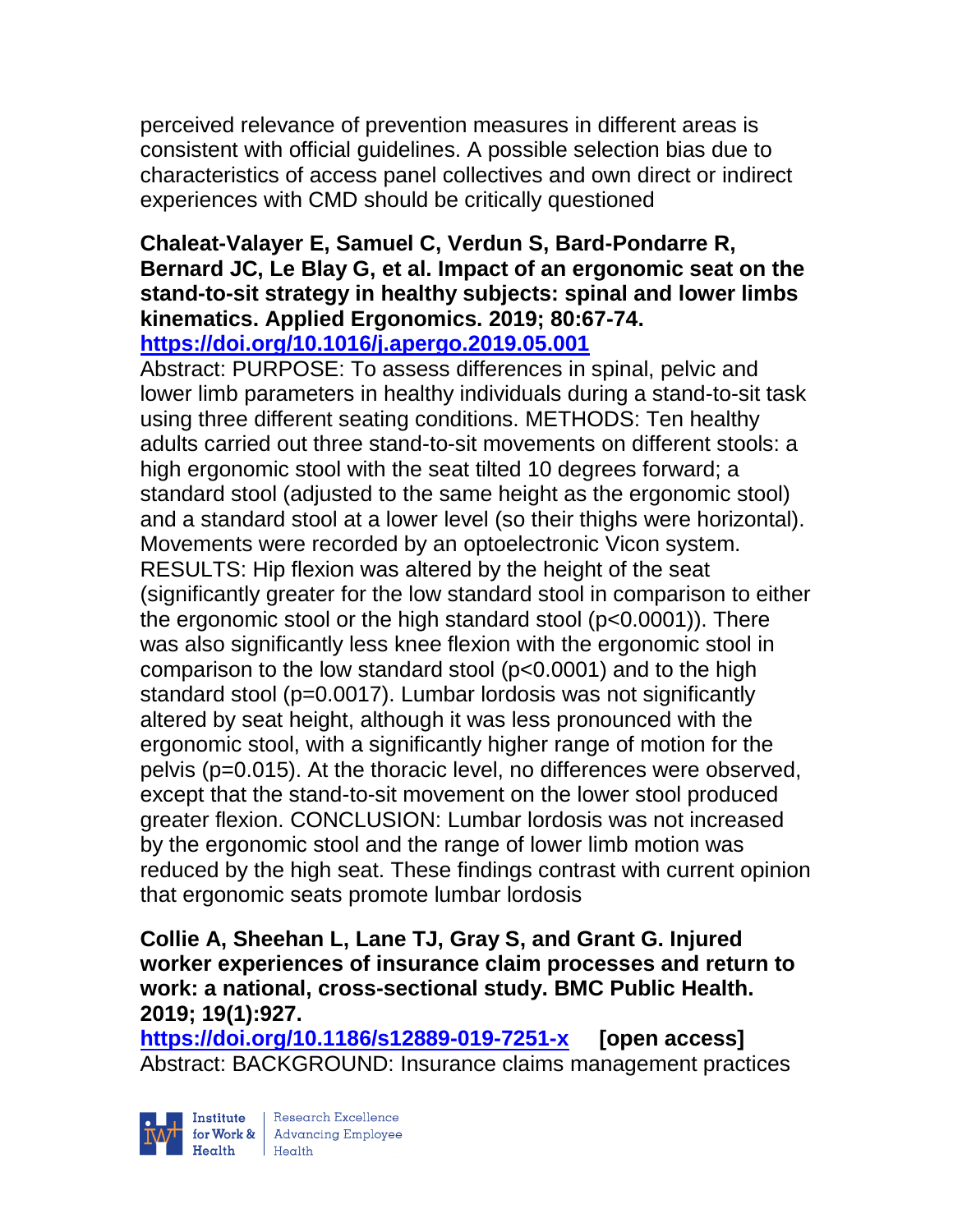may have a significant impact on the health and experiences of injured workers claiming in workers' compensation systems. There are few multi-jurisdictional studies of the way workers experience compensation processes, and limited data on the association between claims experience and return to work outcomes. This study sought to identify worker, claim and injury related factors associated with injured worker experiences of workers' compensation claims management processes, and to examine associations between claims experience and return to work. METHODS: A national, crosssectional survey of injured workers involved in ten Australian workers' compensation schemes. A total of 10,946 workers completed a telephone survey at 6 to 24 months post claim acceptance. Predictors of positive or negative/neutral claims experience were examined using logistic regression. Associations between claims experience, return to work status and duration of time loss were examined using logistic regression. RESULTS: Nearly one-quarter (23.0%, n = 2515) of workers reported a negative or neutral claims experience. Injury type, jurisdiction of claim, and time to lodge claim were most strongly associated with claims experience. Having a positive claims experience was strongly associated with having returned to work after accounting for injury, worker, claim and employer factors. CONCLUSIONS: There is a strong positive association between worker experiences of the insurance claims process and self-reported return to work status. Revision and reform of workers' compensation claims management practices to enhance worker experience and the fairness of procedures may contribute to improved return to work outcomes

**Consonni D, Calvi C, De Matteis S, Mirabelli D, Landi MT, Caporaso NE, et al. Peritoneal mesothelioma and asbestos exposure: a population-based case-control study in Lombardy, Italy. Occupational and Environmental Medicine. 2019; 76(8):545- 553.** 

**<https://doi.org/10.1136/oemed-2019-105826> [open access]** Abstract: OBJECTIVES: Asbestos is the main risk factor for peritoneal mesothelioma (PeM). However, due to its rarity, PeM has rarely been investigated in community-based studies. We examined the association between asbestos exposure and PeM risk in a general population in Lombardy, Italy. METHODS: From the regional

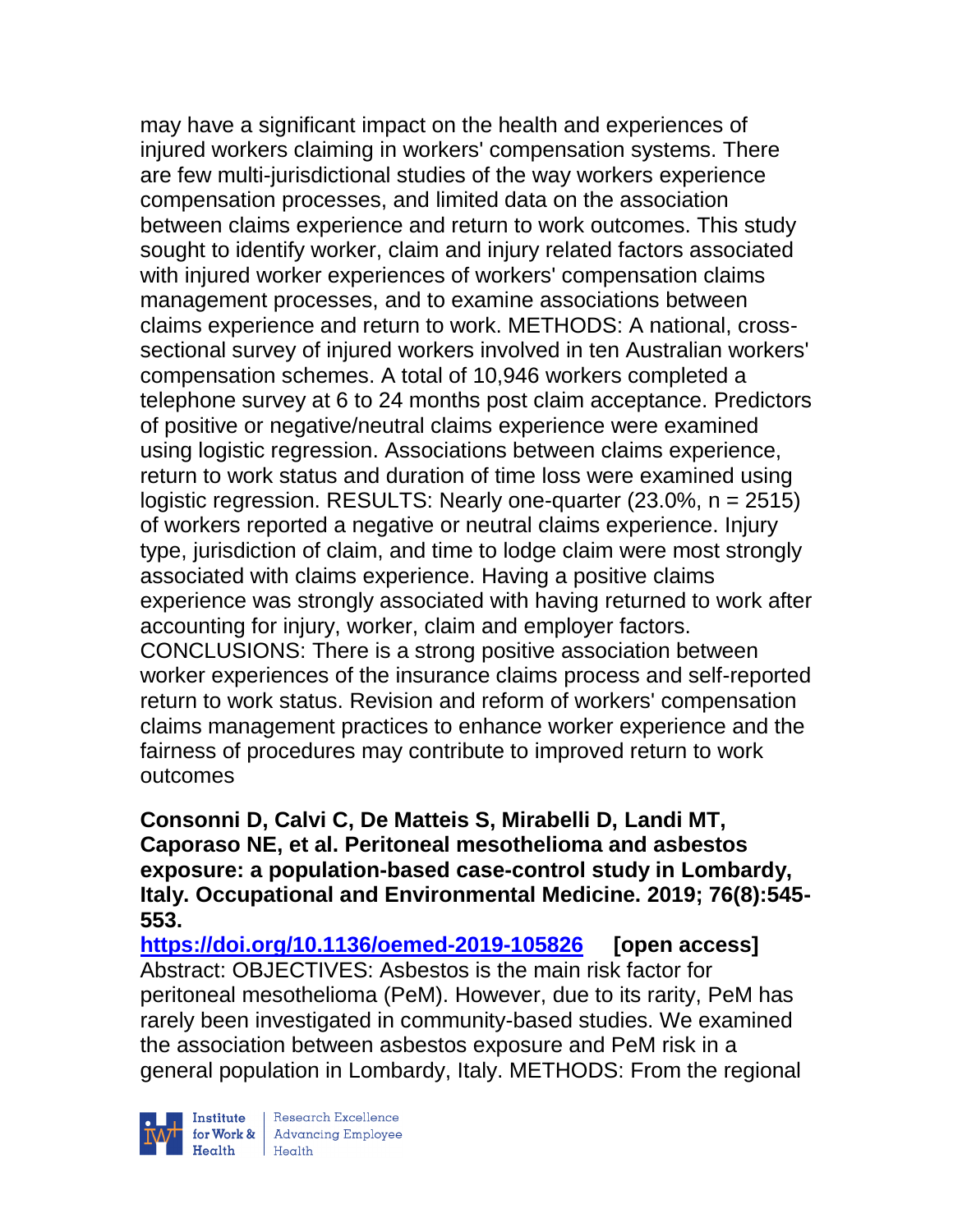mesothelioma registry, we selected PeM cases diagnosed in 2000- 2015. Population controls (matched by area, gender and age) came from two case-control studies in Lombardy on lung cancer (2002- 2004) and pleural mesothelioma (2014). Assessment of exposure to asbestos was performed through a quantitative job-exposure matrix (SYN-JEM) and expert evaluation based on a standardised questionnaire. We calculated period-specific and gender-specific OR and 90% CI using conditional logistic regression adjusted for age, province of residence and education. RESULTS: We selected 68 cases and 2116 controls (2000-2007) and 159 cases and 205 controls (2008-2015). The ORs for ever asbestos exposure (expertbased, 2008-2015 only) were 5.78 (90% CI 3.03 to 11.0) in men and 8.00 (2.56 to 25.0) in women; the ORs for definite occupational exposure were 12.3 (5.62 to 26.7) in men and 14.3 (3.16 to 65.0) in women. The ORs for ever versus never occupational asbestos exposure based on SYN-JEM (both periods) were 2.05 (90% CI 1.39 to 3.01) in men and 1.62 (0.79 to 3.27) in women. In men, clear positive associations were found for duration, cumulative exposure (OR 1.33 (1.19 to 1.48) per fibres/mL-years) and latency. CONCLUSIONS: Using two different methods of exposure assessment we provided evidence of a clear association between asbestos exposure and PeM risk in the general population

### **Eklund A, De Carvalho D, Page I, Wong A, Johansson MS, Pohlman KA, et al. Expectations influence treatment outcomes in patients with low back pain. A secondary analysis of data from a randomized clinical trial. European Journal of Pain. 2019; 23(7):1378-1389.**

## **<https://doi.org/10.1002/ejp.1407>**

Abstract: BACKGROUND: Low back pain (LBP) is a global public health challenge, which causes high healthcare costs and the highest burden on society in terms of years lived with disability. While patients' expectations for improvement may have effects on LBP treatment outcomes, it remains unclear if psychological profiles modify this relationship. Therefore, the objectives of this study were to investigate if (a) patients' expectations predicted short-term outcome, and (b) psychological profile, pain intensity and self-rated health modified the relationship between expectations and outcome. METHODS: Data were collected between April 2012 and January



| Research Excellence **Institute** Research Excellence<br> **Fractional Employee Health**<br>
Health<br>
Health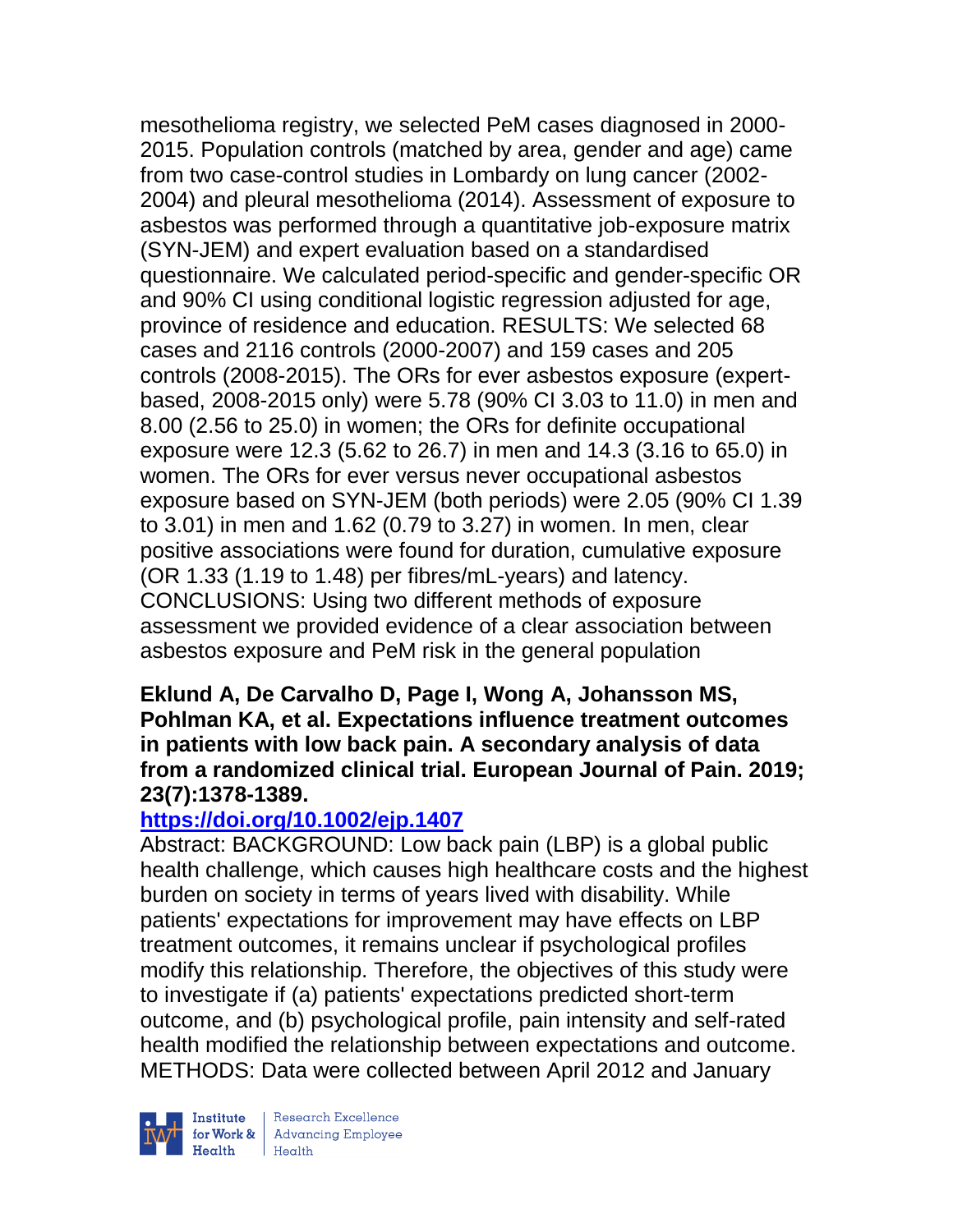2016 during the inclusion into a randomized controlled trial. Potentially eligible participants were identified through 40 chiropractic clinics located across Sweden. Patients' expectations, psychological profile, pain intensity, activity limitation and self-rated health were collected from patients with recurrent persistent LBP during their first chiropractic visit (n = 593). Subjective improvement was measured at the fourth visit. RESULTS: Patients with a high expectation of improvement had 58% higher risk to report an improvement at the fourth visit  $(RR = 1.58, 95\% \text{ Cl: } 1.28, 1.95)$ . Controlling for potential confounders only slightly decreased the strength of this association (RR = 1.49, 95% CI: 1.20, 1.86). Baseline pain intensity, psychological profile and self-rated health did not modify the effect of expectation on outcome. CONCLUSIONS: Baseline patients' expectations play an important role when predicting LBP treatment outcomes. Clinicians should consider and address patients' expectations at the first visit to best inform prognosis. SIGNIFICANCE: This study confirms the importance of patients' expectations in a clinical setting. Patients' expectations predict the short-term outcome of chiropractic care for LBP. Pain intensity, psychological profile and self-rated health did not modify this relationship

### **Gayed A, Bryan BT, LaMontagne AD, Milner A, Deady M, Calvo RA, et al. A cluster randomized controlled trial to evaluate headcoach: an online mental health training program for workplace managers. Journal of Occupational & Environmental Medicine. 2019; 61(7):545-551.**

# **<https://doi.org/10.1097/JOM.0000000000001597>**

Abstract: OBJECTIVE: Mental ill-health is now the leading cause of sickness absence and occupational incapacity in high-income countries. This study evaluated HeadCoach online manager training, designed to improve confidence, and managerial behaviors that create mentally healthy workplaces. METHODS: A cluster randomized controlled trial was conducted comparing managers who received HeadCoach ( $N = 87$ ) to waitlist control ( $N = 123$ ). Managers' confidence and behavior were investigated at baseline, postintervention, and follow-up. Psychological distress of direct reports was evaluated. RESULTS: Confidence significantly increased postintervention only; however, per-protocol analyses indicated a

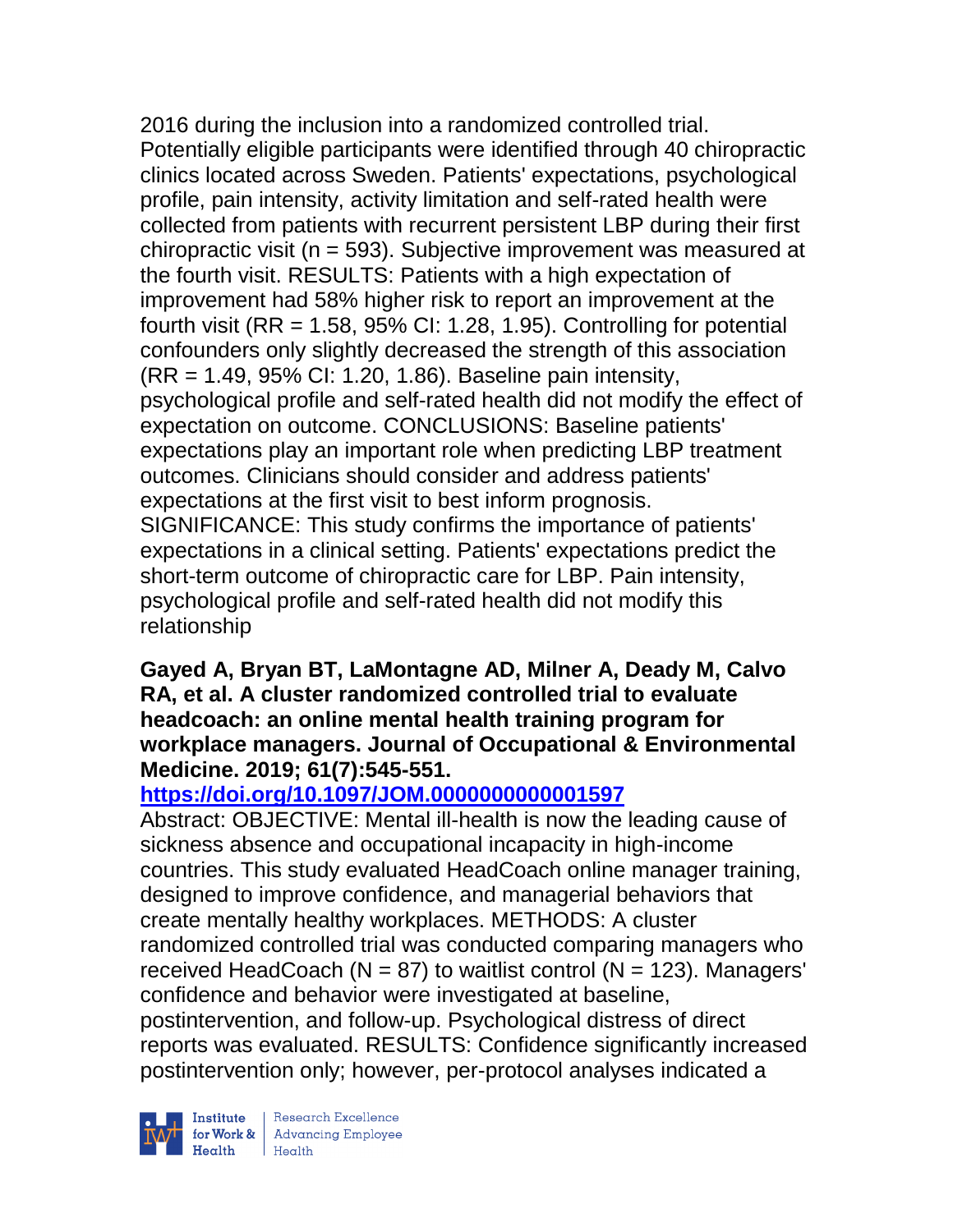significant improvement for program completers compared with control at both time points. Responsive and preventive behaviors significantly improved. Psychological distress of direct reports remained unchanged. CONCLUSIONS: HeadCoach online mental health training is an effective and scalable way to improve managers' confidence and workplace practices around mental health. The impact on direct reports remains unknown

### **Gustafsson K, Bergstrom G, Marklund S, Aboagye E, and Leineweber C. Presenteeism as a predictor of disability pension: a prospective study among nursing professionals and care assistants in Sweden. Journal of Occupational Health. 2019; [epub ahead of print].**

**<https://doi.org/10.1002/1348-9585.12070> [open access]** Abstract: OBJECTIVES: The aim of the present study was to examine how presenteeism affects the risk of future disability pension among nursing professionals and care assistants (assistant nurses, hospital ward assistants, home-based personal care workers, and child care assistants). A specific objective was to compare health and social care employees with all other occupations. METHODS: The study was based on a representative sample of working women and men ( $n = 43682$ ) aged 16-64 years, who had been interviewed between 2001 and 2013 for the Swedish Work Environment Survey conducted every second year since 1989. Information on disability pension was obtained from the Social Insurance Agency's database (2002-2014). The studied predictors were related to disability pension using Cox's proportional hazard regression with hazard ratios (HR) and 95% confidence interval (CI) and selected confounders were controlled for. The follow-up period was 6.7 years (SD 4.2). RESULTS: Health and social care employees with frequent presenteeism showed a particularly elevated risk of future disability pension after adjusting for sex, sociodemographic variables, physical and psychosocial working conditions, and self-rated health symptoms. In the amalgamated occupational group of nursing professionals and care assistants, the impact on disability pension of having engaged in presenteeism four times or more during the prior year remained significant (HR =  $3.72$ ,  $95\%$  CI =  $2.43-5.68$ ). CONCLUSIONS: The study suggests that frequent presenteeism contributes to an increased risk of disability pension among nursing

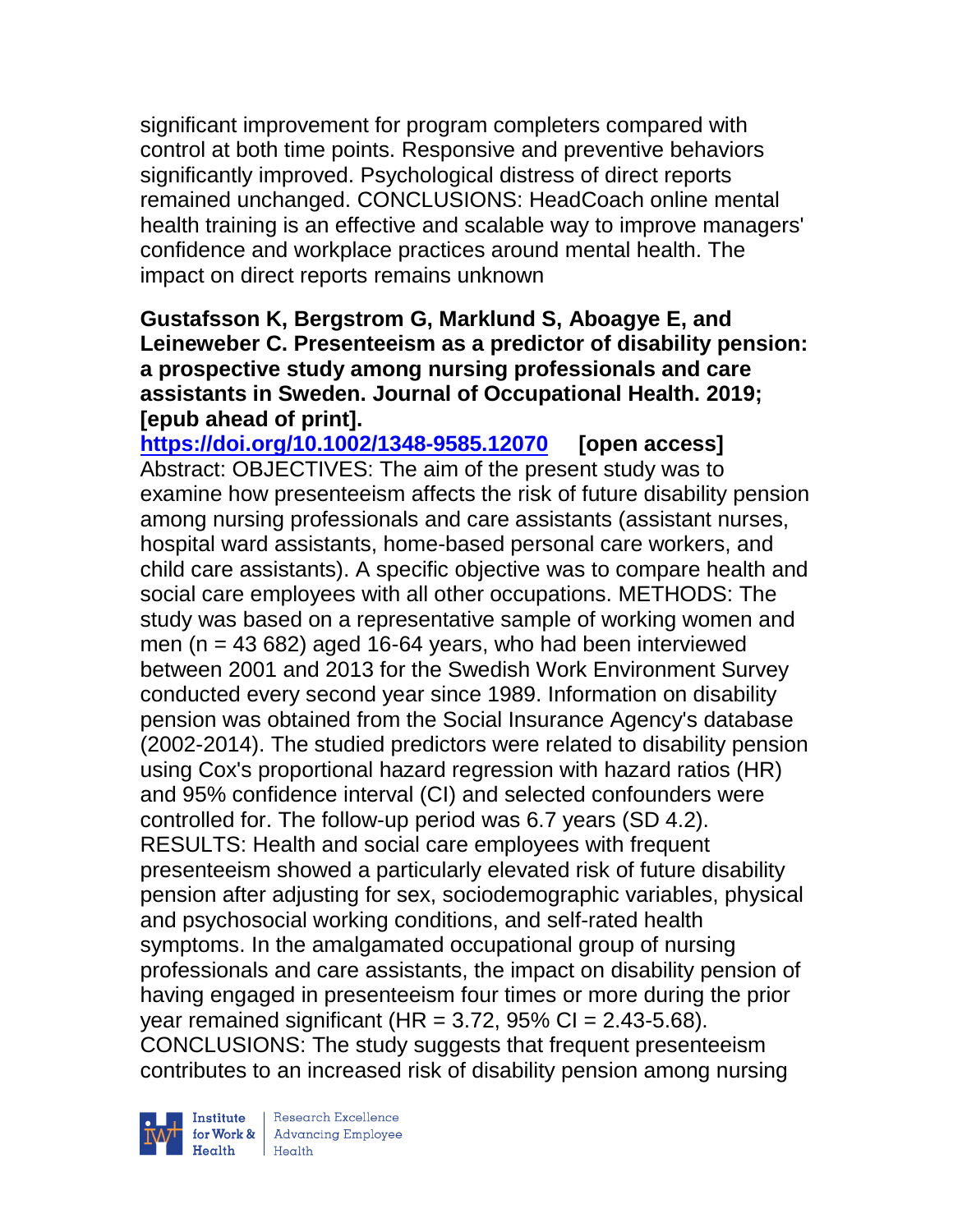professionals and care assistants as well as among all other occupations

### **Hilton LG, Marshall NJ, Motala A, Taylor SL, Miake-Lye IM, Baxi S, et al. Mindfulness meditation for workplace wellness: an evidence map. Work. 2019; 63(2):205-218.**

**<https://doi.org/10.3233/WOR-192922> [open access]** Abstract: BACKGROUND: Mindfulness interventions aim to foster greater attention and awareness of present moment experiences. Uptake of mindfulness programs in the workplace has grown as organizations look to support employee health, wellbeing, and performance. OBJECTIVE: In support of evidence-based decision making in workplace contexts, we created an evidence map summarizing physical and mental health, cognitive, affective, and interpersonal outcomes from systematic reviews of randomized controlled trials (RCTs) of mindfulness interventions. METHODS: We searched nine electronic databases to July 2017, dually-screened all reviews, and consulted topic experts to identify systematic reviews on mindfulness interventions. The distribution of evidence is presented as an evidence map in a bubble plot. RESULTS: In total, 175 systematic reviews met inclusion criteria. Reviews included a variety of mindfulness-based interventions. The largest review included 109 randomized controlled trials. The majority of these addressed general health, psychological conditions, chronic illness, pain, and substance use. Twenty-six systematic reviews assessed studies conducted in workplace settings and with healthcare professionals, educators, and caregivers. The evidence map shows the prevalence of research by the primary area of focus. An outline of promising applications of mindfulness interventions is included. CONCLUSIONS: The evidence map provides an overview of existing mindfulness research. It shows the body of available evidence to inform policy and organizational decision-making supporting employee wellbeing in work contexts

**Jensen NK, Bronnum-Hansen H, Andersen I, Thielen K, McAllister A, Burstrom B, et al. Too sick to work, too healthy to qualify: a cross-country analysis of the effect of changes to disability benefits. Journal of Epidemiology and Community Health. 2019; 73(8):717-722.** 

**<https://doi.org/10.1136/jech-2019-212191>** 

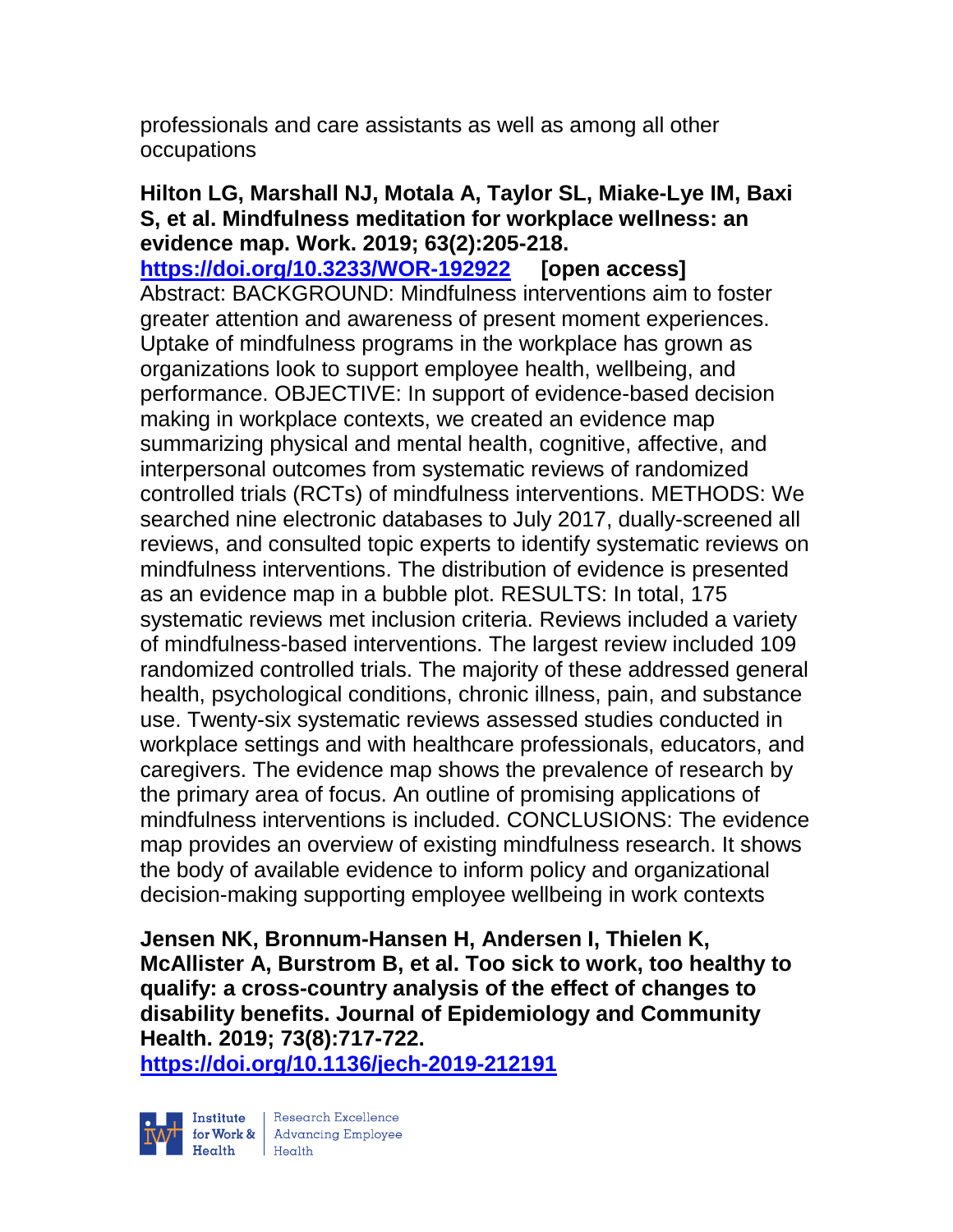Abstract: BACKGROUND: Denmark and Sweden have implemented reforms that narrowed disability benefit eligibility criteria. Such reforms in combination with increasing work demands create a pincer movement where in particular those with moderate health problems might be unable to comply with work demands, but still not qualify for permanent disability benefits, ending up with temporary means-tested or no benefits. This paper examines whether this actually happened before and after the reforms. METHODS: The Survey of Health, Ageing and Retirement in Europe (SHARE) study waves 1-2 and 4-6 in Denmark and Sweden for the age group 50-59 years (N=5384) was used to analyse changes in employment rates and benefits among people with different levels of health before, during and after disability benefit reforms. Interaction between time and health in relation to employment versus permanent or temporary benefits was used as a criterion for whether our hypotheses was confirmed. RESULTS: Overall, employment rates have increased in the age group, but only among the healthy. The OR for receiving temporary or no benefits increased from 1.25 (95% CI: 0.81 to 1.90) before to 1.73 (95% CI: 1.14 to 2.61) after policy reforms for the 29% with moderate health problems and from 2.89 (95% CI: 1.66 to 5.03) to 6.71 (95% CI: 3.94 to 11.42) among the 11% with severe health problems. The interaction between time and health was statistically significant (p<0.001). CONCLUSION: People with impaired health and workability are forced into a life with temporary means-tested or no benefits when pressed by rising work demands and stricter disability benefit eligibility criteria

**Khan MW, Ali Y, De Felice F, and Petrillo A. Occupational health and safety in construction industry in Pakistan using modified-SIRA method. Safety Science. 2019; 118:109-118. <https://doi.org/10.1016/j.ssci.2019.05.001>** 

**Martin LS, Lipscomb H, Cifuentes M, and Punnett L. Perceptions of safety climate across construction personnel: associations with injury rates. Safety Science. 2019; 118:487-496. <https://doi.org/10.1016/j.ssci.2019.05.056>** 

**McGregor M, Nielsen A, Chung C, Fillery MD, Wakeland W, and Mior S. System dynamics to investigate opioid use and** 

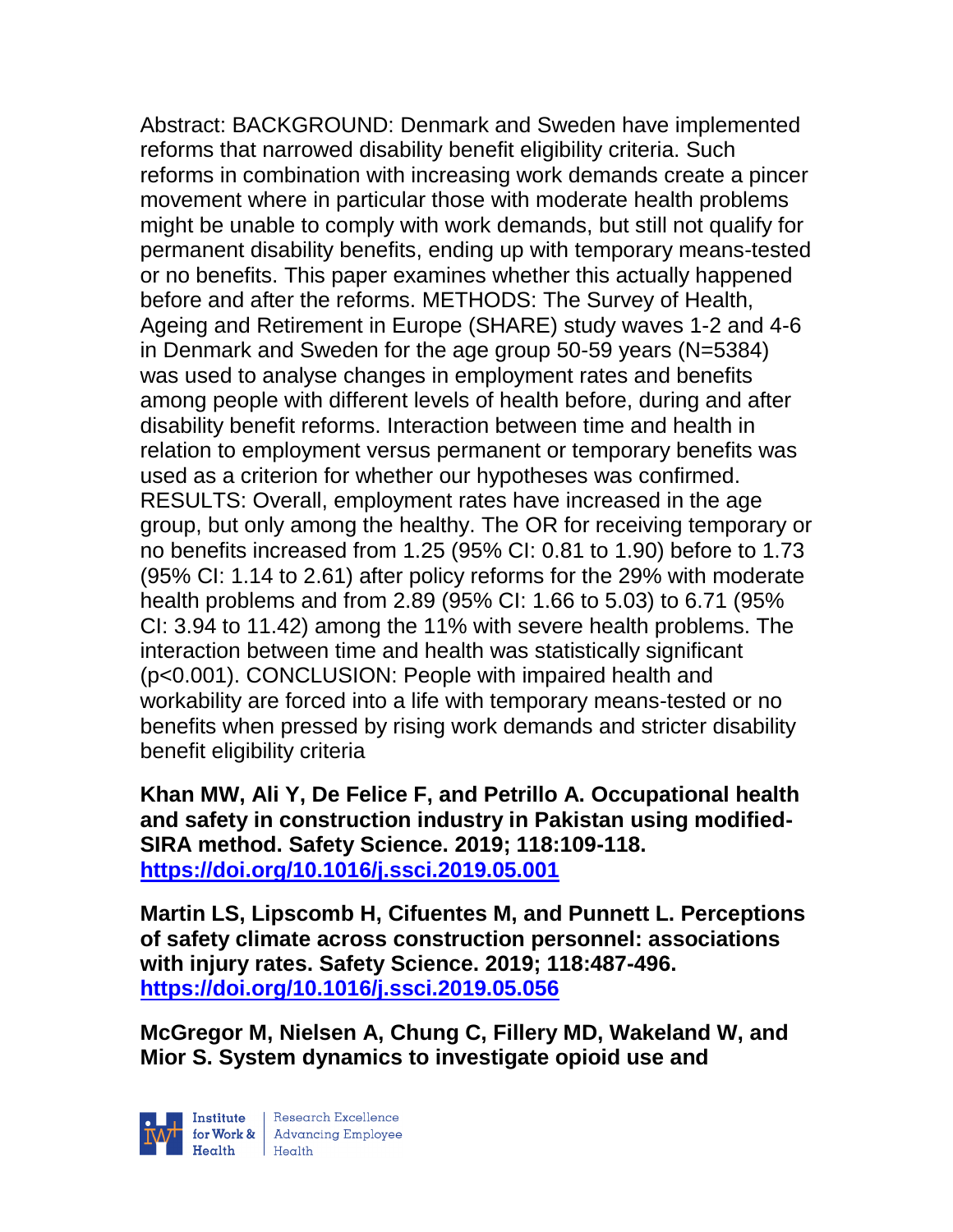### **chiropractic care for chronic musculoskeletal pain. Journal of Manipulative and Physiological Therapeutics. 2019; 42(4):237- 246.**

**<https://doi.org/10.1016/j.jmpt.2018.11.007> [open access]** Abstract: OBJECTIVE: The purpose of this investigation was to create a system dynamics (SD) model, including published data and required assumptions, as a tool for future research identifying the role of chiropractic care in the management of chronic, nonmalignant pain in a Canadian population. METHODS: We present an illustrative case description of how we evaluated the feasibility of conducting a largescale clinical trial to assess the impact of chiropractic care in mitigating excessive opioid use in Canada. We applied SD modeling using current evidence and key assumptions where such evidence was lacking. Modeling outcomes were highlighted to determine which potential factors were necessary to account for compelling study designs. RESULTS: Results suggest that a future clinical study diverting patients with nonmalignant musculoskeletal pain early to the chiropractic stream of care could be most effective. System dynamics modeling also highlighted design challenges resulting from unresearched assumptions that needed to be proxied for model completion. Assumptions included changing rates in opioidassociated deaths and rates of success in treatment management of addicted patients. CONCLUSION: In this case, SD modeling identified current research gaps and strong contenders for appropriate follow-up questions in a clinical research domain, namely the role of chiropractic care in the management of chronic, nonmalignant pain in a Canadian population

### **Rees CS, Eley R, Osseiran-Moisson R, Francis K, Cusack L, Heritage B, et al. Individual and environmental determinants of burnout among nurses. Journal of Health Services & Research Policy. 2019; 24(3):191-200.**

**<https://doi.org/10.1177/1355819619840373>** 

**Toussaint M, Ramirez MR, Peek-Asa C, Saftlas A, and Casteel C. Workplace violence victimization in young workers: an analysis of the US National Crime Victimization Survey, 2008 to 2012. American Journal of Industrial Medicine. 2019; 62(8):691-700. <https://doi.org/10.1002/ajim.22995>**